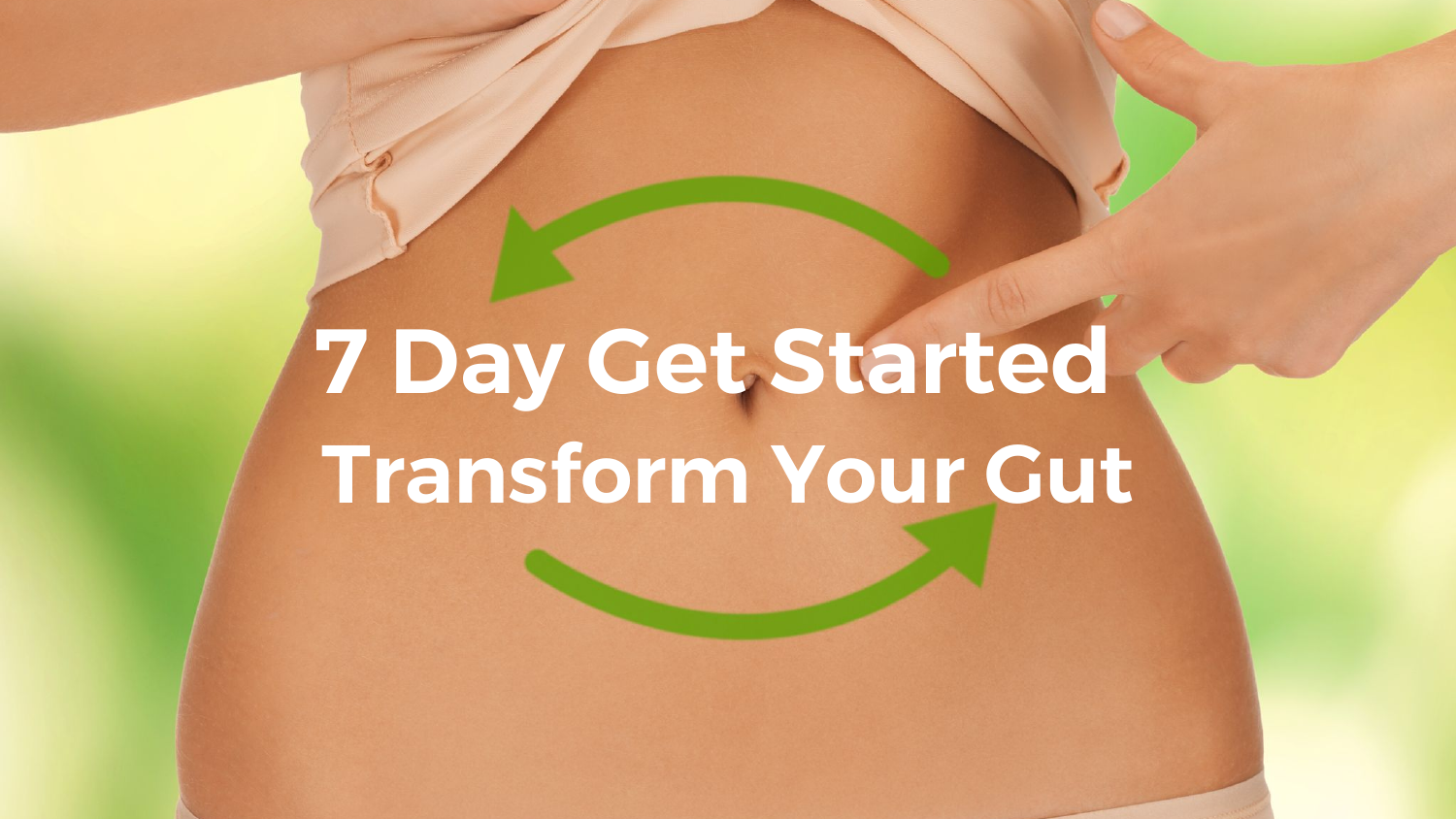## **NOTICE TO READER**

This program cannot be construed as a recommendation of medical treatment or medication. It is not professed to be physical or medical treatment nor is any such claim made. There are no medical recommendations or claims for the *7 Day Transform Your Gut* program or for any of the vitamin or mineral regimens described in this program.

No individual should undertake the program or any of its regimens without first consulting and obtaining the informed approval of a licensed medical practitioner. The author makes no warranties or representation as to the effectiveness of the *7 Day Transform Your Gut Program.*

*The statements have not been evaluated by the Food and Drug Administration.*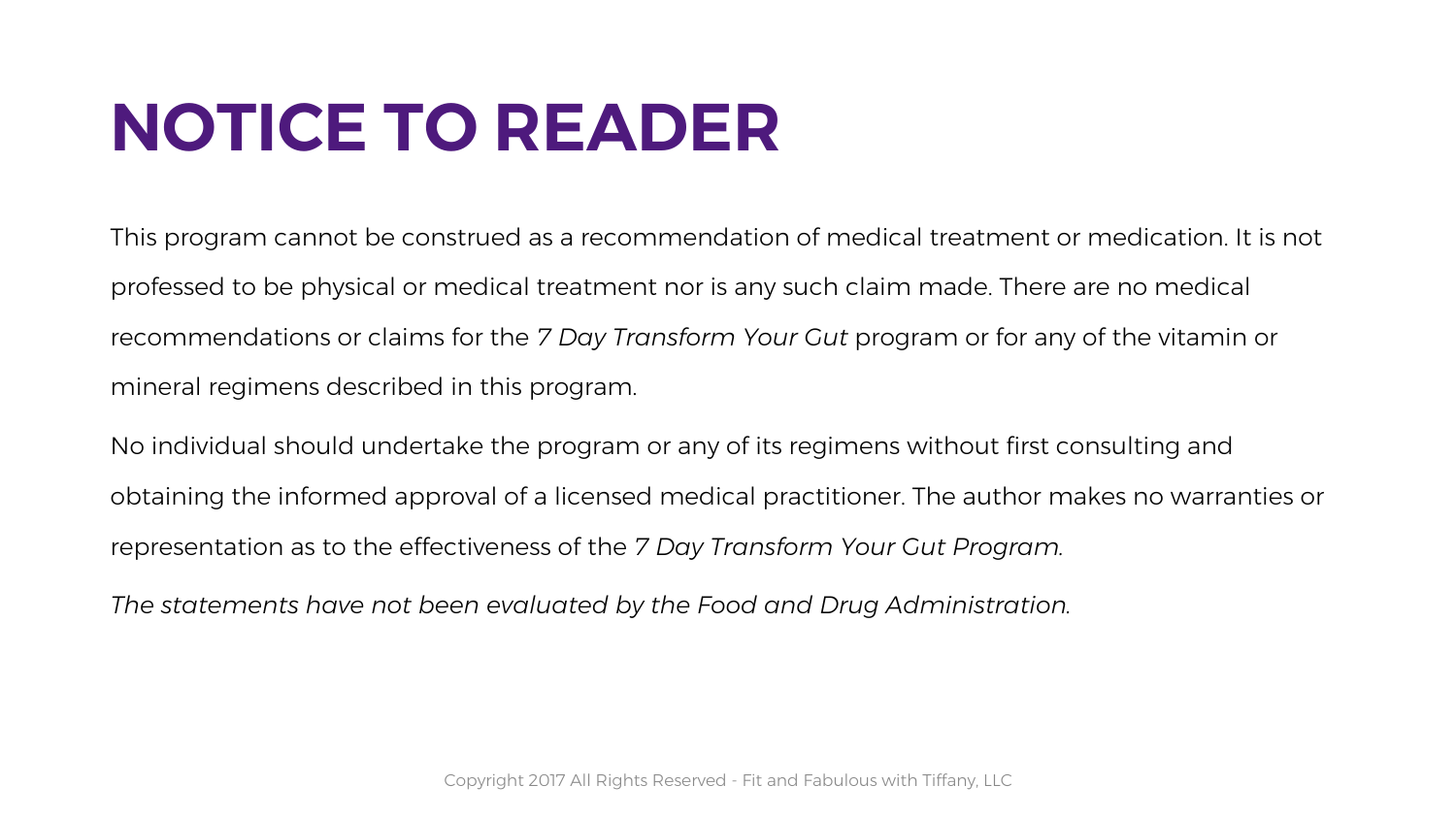#### **Copyright 2017 Fit and Fabulous with Tiffany, LLC All Rights Reserved**

Copyright © 2017 by Fit & Fabulous with Tiffany, LLC. All Rights Reserved. No part of this book may be reproduced or redistributed in any form or by any electronic or mechanical means, including information storage and retrieval systems, without permission in writing from the publisher.

<http://fitandfabulouswithtiffany.com>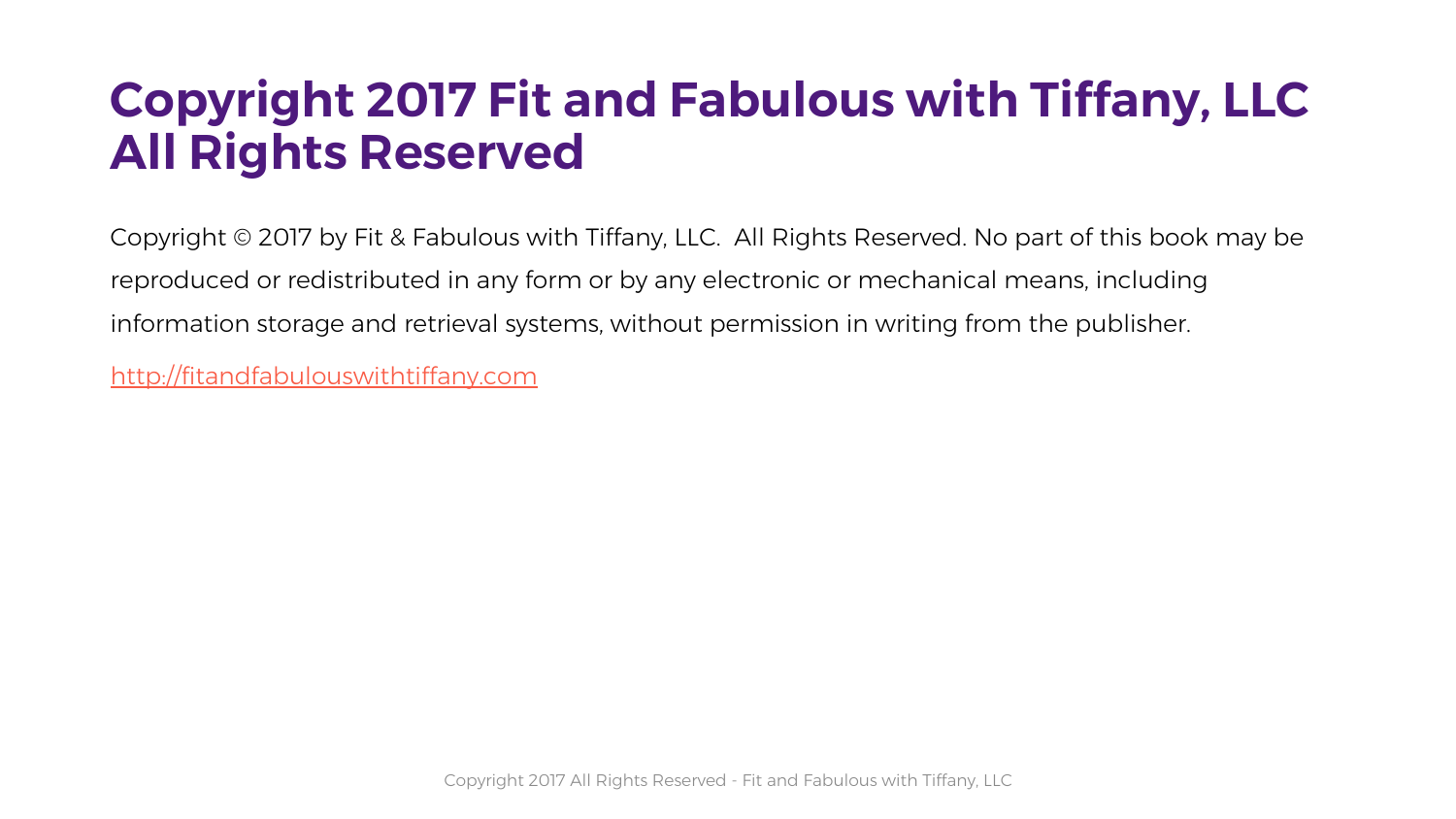# **DAY SIX**

#### Alternatives in Healing the Gut – Essential Oils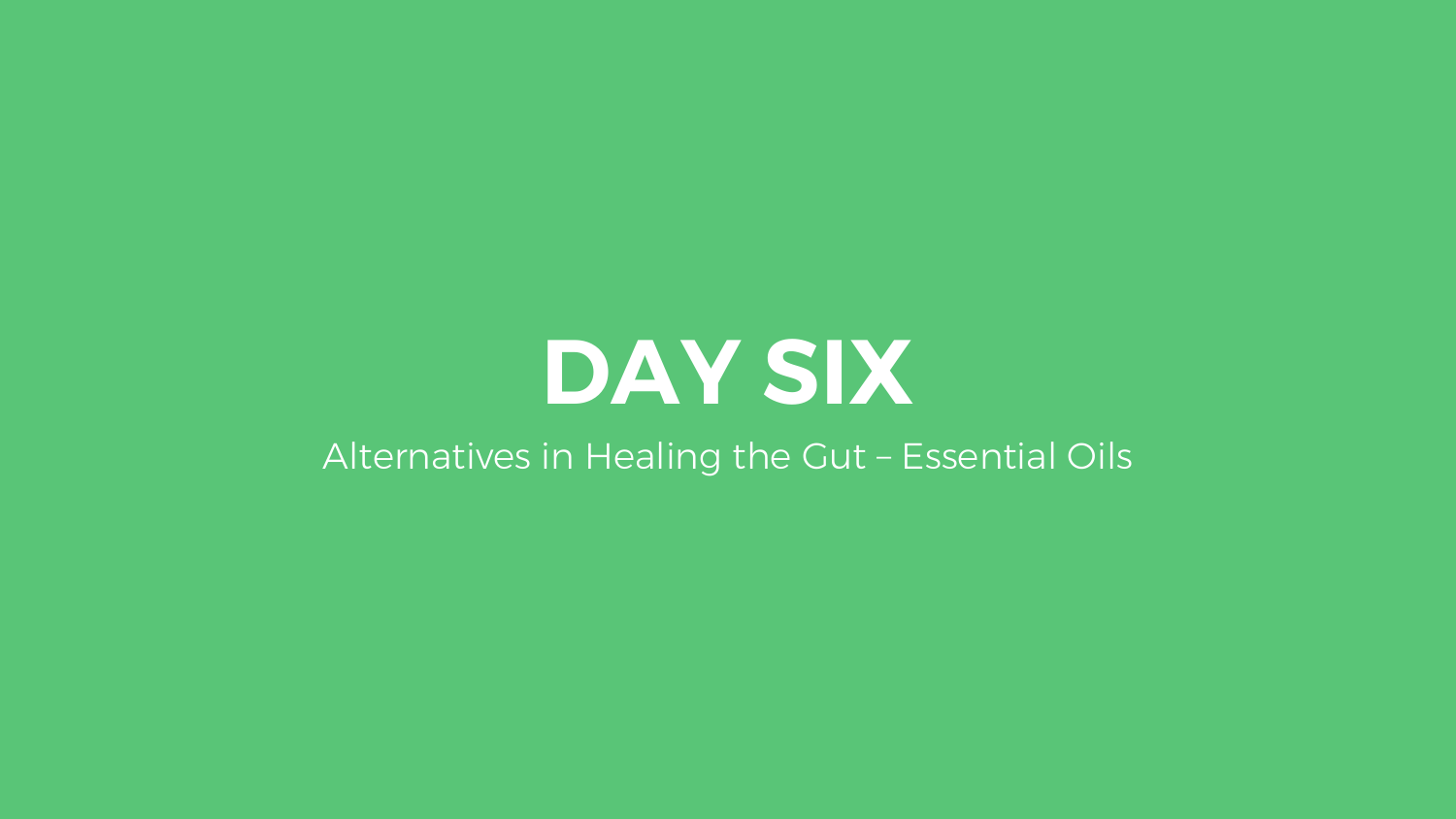## **ESSENTIAL OILS**



Essential oils carry evidence of benefit to overall gut health and can facilitate gut healing. Be sure to use caution when approaching disease states. Natural products are "not intended to diagnose, treat, cure, or prevent any disease."

Essential oils are powerful and should be treated with the respect they deserve. REMINDER: If you have or suspect a disease or chronic ailment, seek a doctor for advice.

With that out of the way, let's highlight some of the gut healing benefits of essential oils, as backed by science.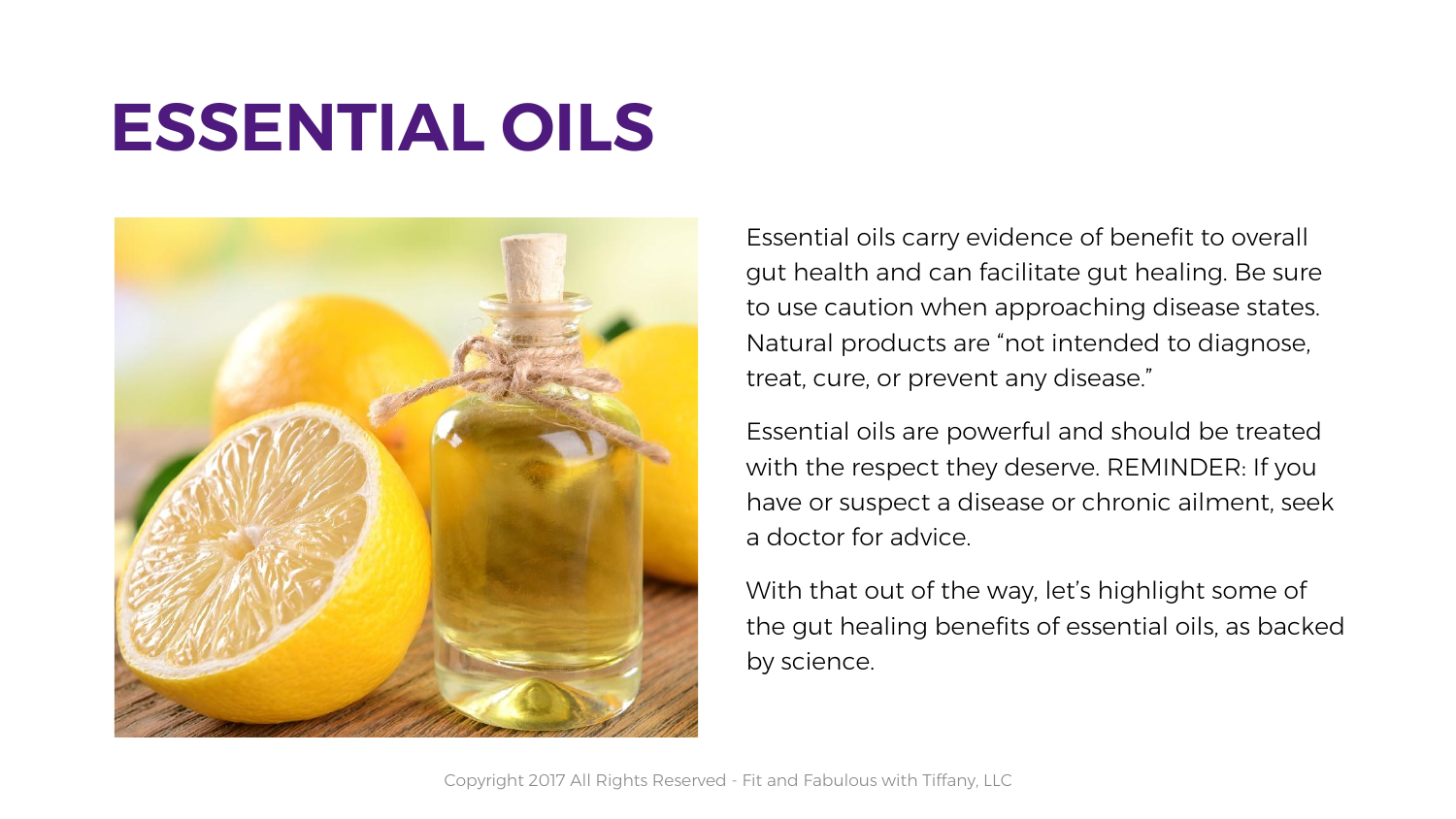#### **WHAT ARE ESSENTIAL OILS**



Essential oils are the most powerful part of the plant.

They are distilled from shrubs, flowers, trees, roots, bushes, fruit, rinds, resins, and herbs.

Oils consist of over 100 different natural, organic compounds.

In humans, they provide support for every system in the body: your skeletal system,, your muscular system, circulatory system, endocrine system and your hormones, respiratory system and immune system. They support brain health and healthy weight. They are used extensively for emotions and spiritual support in your prayer life. Oils can be used as an alternative to toxic cleaning chemicals in the home.

Tests have shown that oils reach the heart, liver, and thyroid in 3-seconds when inhaled; they were found in the bloodstream in 26-seconds when applied topically. Expulsion of essential oils takes 3-6 hours in a normal, healthy body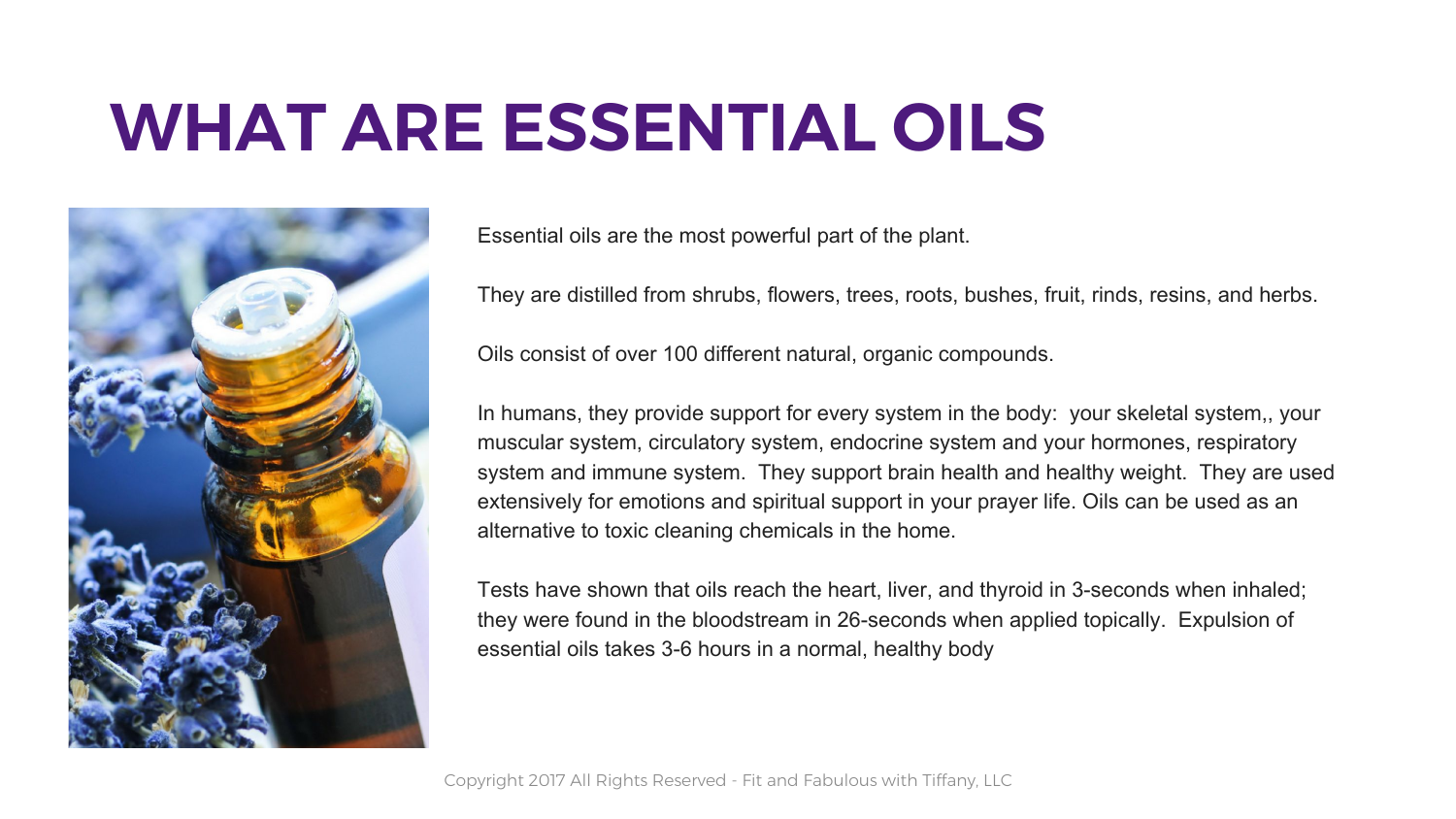#### **ESSENTIAL OILS TO SUPPORT GUT HEALTH**

*Peppermint –* Like its parent plant, peppermint essential oil is known for its digestive remedy capabilities. Peppermint has long been indicated for IBS via enteric-coated capsules. This was revisited in 2013, with coriander and lemon balm also mentioned for their effectiveness.

*Thyme –* An antimicrobial by day and a gut healer by night, thyme is a superhero in the world of gut health. For SIBO, thymol and geraniol have been shown "effective in suppressing pathogens in the small intestine, with no concern for beneficial commensal colonic bacteria in the distal gut." Thymol, of course, is the major component of thyme, while geraniol is found in high concentrations in rose oil.

*Lavender –* Not only have we seen lavender be effective against dysbiosis, but it is a well-reputed source of anti-inflammatory and healing properties. Additionally—perhaps not coincidentally—lavender has been one of the most effective anxiolytic (anti-anxiety) essential oils and tested as a commercial internal preparation. Whether the anxiety was calmed due to improved gut health or it's just a convenient double purpose, lavender is a key component of nearly any healing protocol.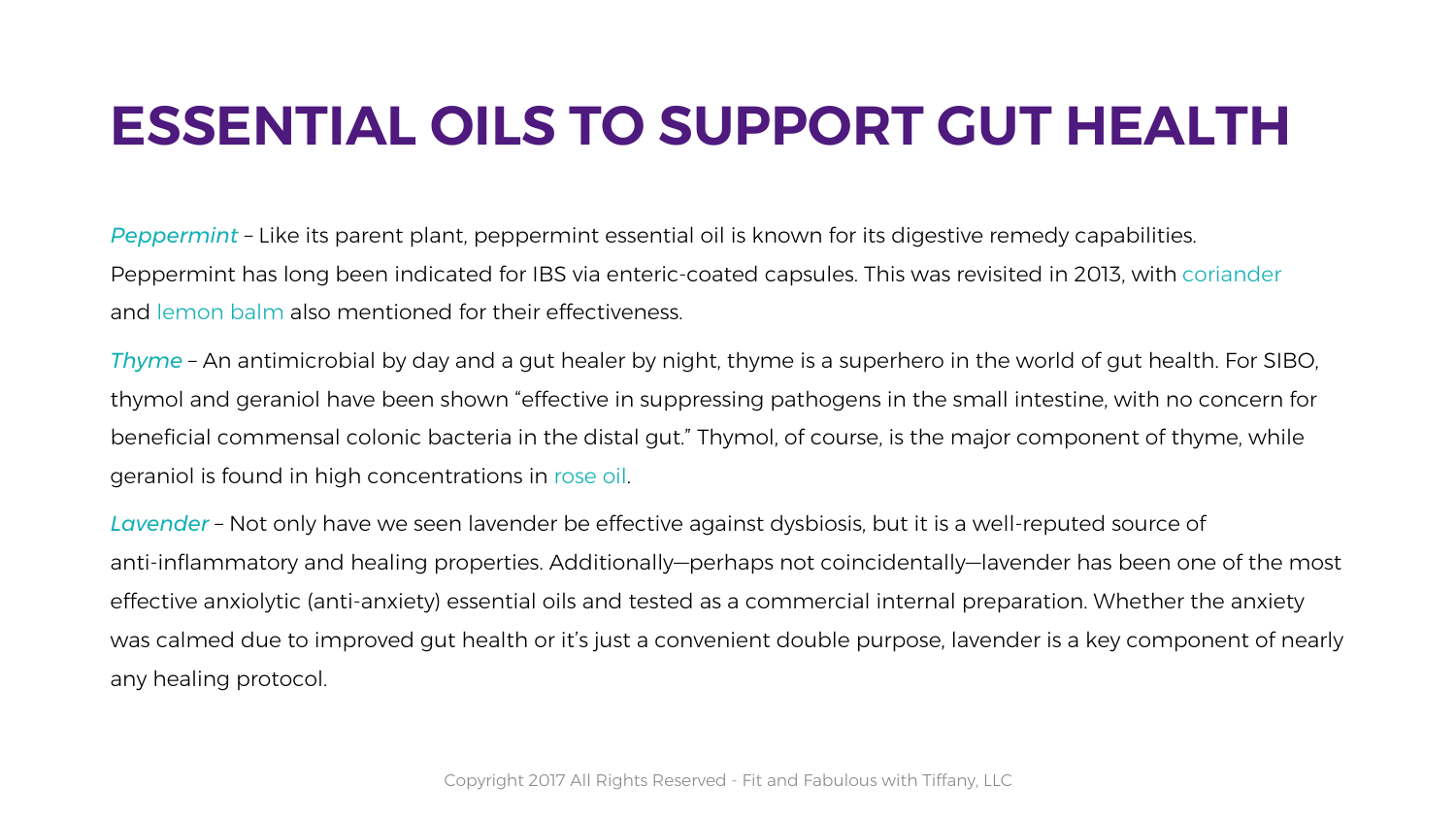#### **ESSENTIAL OILS TO SUPPORT GUT HEALTH**

*Cumin –* A recent study on IBS symptoms and essential oil treatments evaluated a 2% preparation of cumin essential oil in 57 patients with IBS. At the end of the four-week maximum trial, symptoms including pain, bloating, and elimination problems were significantly decreased.

This is just a highlight of the digestive oils. Ginger stands out for nausea and initial digestive complaints. Citrus oils are gentle and effective for both digestion and peripheral issues like anxiety and microbial concerns. If you're serious about rebuilding your gut, essential oils should be near the top of your toolbox, researched and ready to go.

CH<sub>3</sub> COCH. cotamine hetrine "COOH

*Adapted from: http://drericz.com/healing-the-gut-with-essential-oils/*

Copyright 2017 All Rights Reserved - Fit and Fabulous with Tiffany, LLC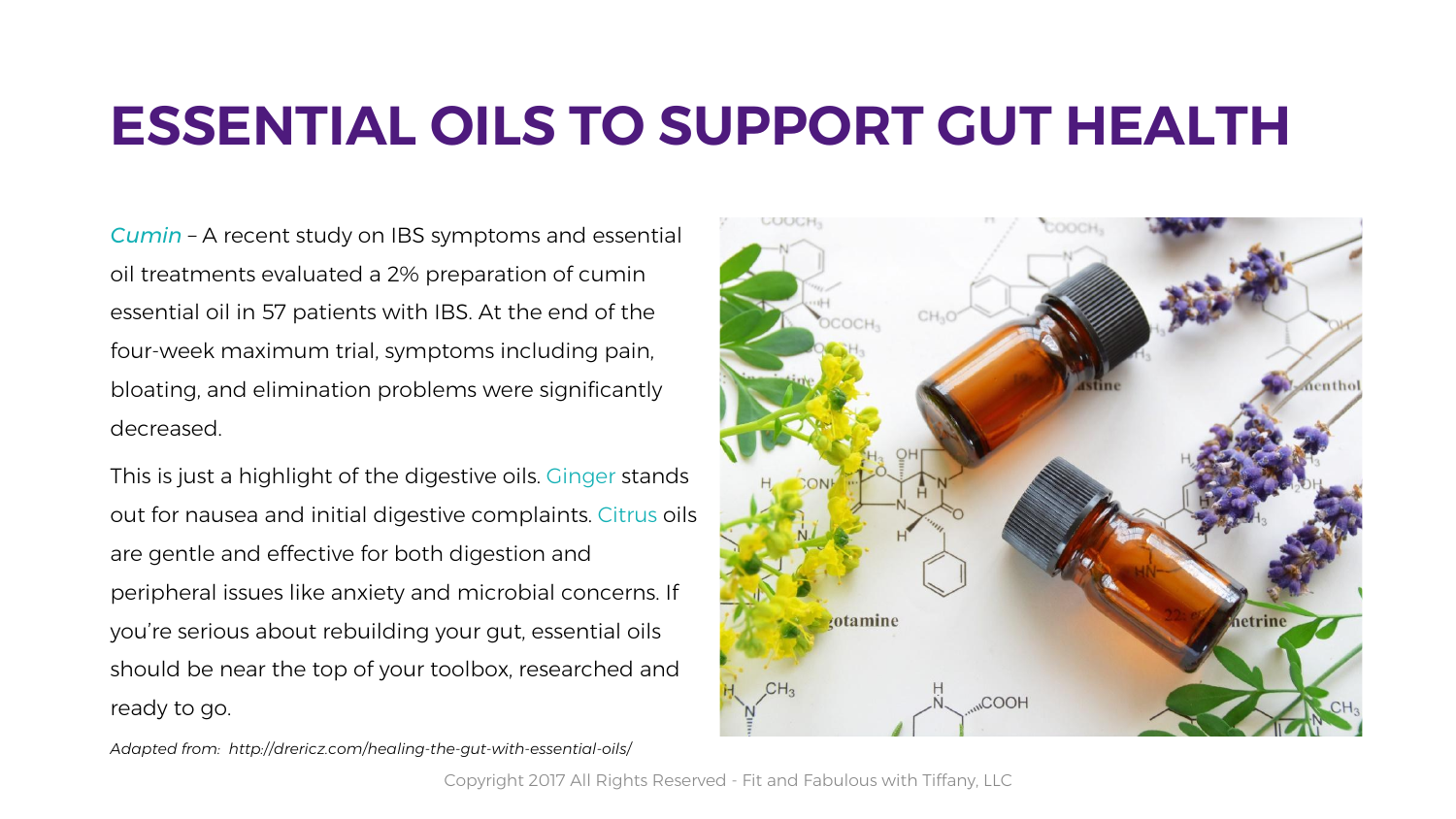### **DIFFERENT QUALITY ESSENTIAL OILS**

All oils in the world fall into one of 4 categories: Grade A, Grade B, Grade C and Grade D.

**Grade A** is "theraputic," made from organically grown plants and distilled at low temperatures. In order for a bottle to be labeled as "therapeutic grade," it must contain 100% essential oil.

**Grade B** is usually labeled as "pure." For a label on the bottle to be labeled as "pure grade," it only needs to contain 5% essential oils. These oils may contain synthetics, pesticides, fertilizers, chemical extenders, or carrier oil.

**Grade C** oils are perfume oils that often contain adulterating chemicals. They usually use as solvents, for example hexane, to gain higher yield of oil per harvest. Solvents can be cancerous, and are in many store bought oil. You have to be careful, because they will sometimes label these oils as "pure" because they contain 5% essential oil. They may also be diluted 80-95% with alcohol.

**Grade D** is called "floral water," which is aromatic only and usually a byproduct of Grade A distillation. After all the oil is pulled out, the leftover trash water is sold to companies which will fill 5% of the bottle with this leftover trash water, fill the rest with carriers, and label them as "pure."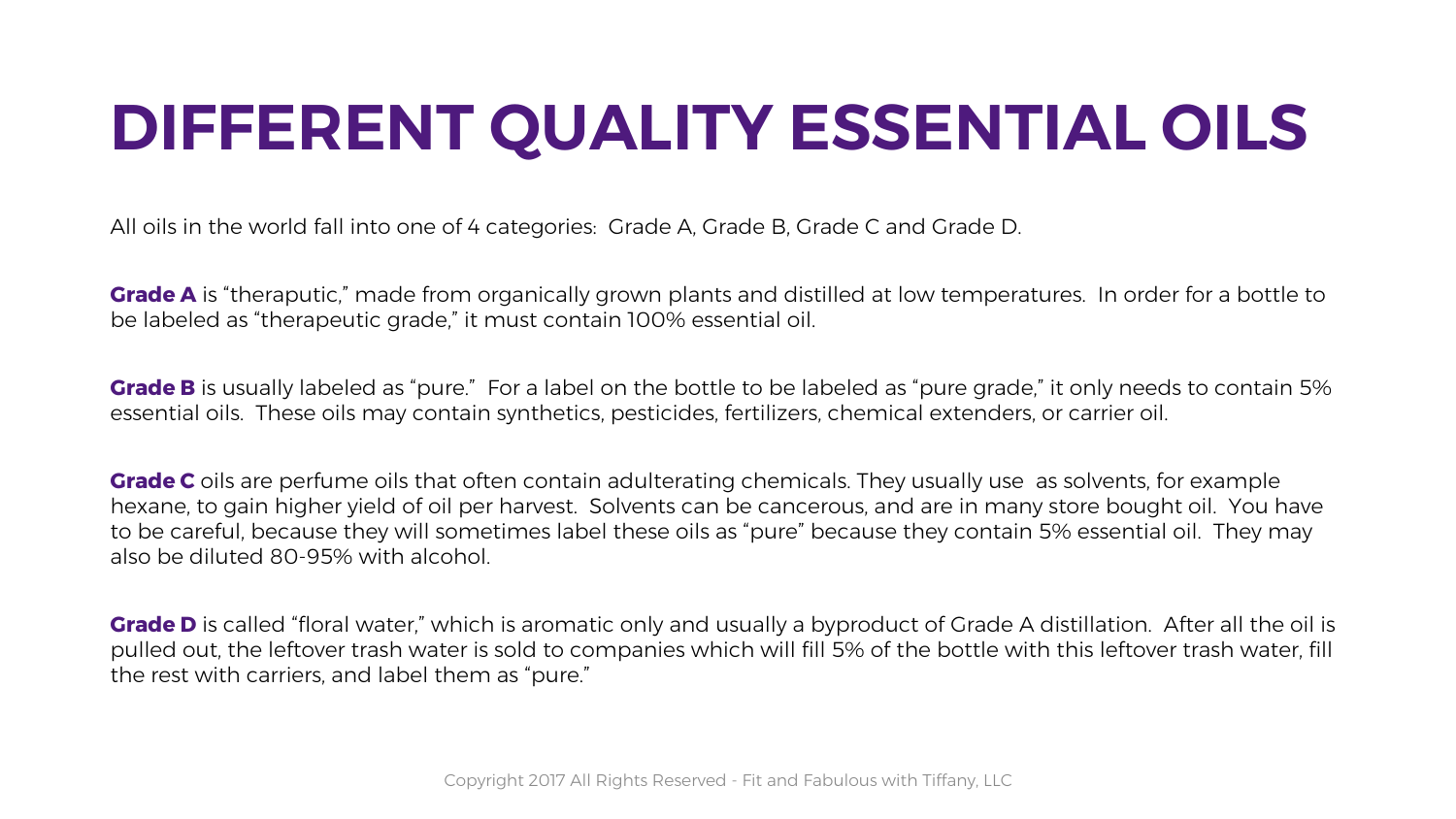# **ESSENTIAL OIL QUALITY & SAFETY**

Grade A is the only true pure essential oil. Before you purchase, make sure to see if the company grows their own plants, owns their own fields, and controls the entire process from seed to seal--from the farm to the sealed bottle. Pesticides, pollution, previously farmed land--all of it can affect the quality of an oil.

You've probably heard the popular saying, "Quality over quantity." Well, this hold especially true when it comes to essential oils. Many people think that when they buy oils labeled "100% pure," they are getting good oils. This is often far from true.

To be truly therapeutic, an essential oil must be free of chemicals and slowly and carefully extracted through methods that keep the original compounds safe. The oils should be bottled in dark glass containers to protect them from oxidation and sunlight , and tested to meet the standards of the species.

If you are not purchasing therapeutic grade oils, you will not be receiving the full benefits (or any benefits at all) of the oil.

Ethical companies who are committed to quality will use certain guidelines and standards to make sure their oils will preserve the property and integrity of the plant. So, I encourage you to only buy from a reputable company that is known for it's quality products, has been tested or verified by a third party, and is certified therapeutic grade.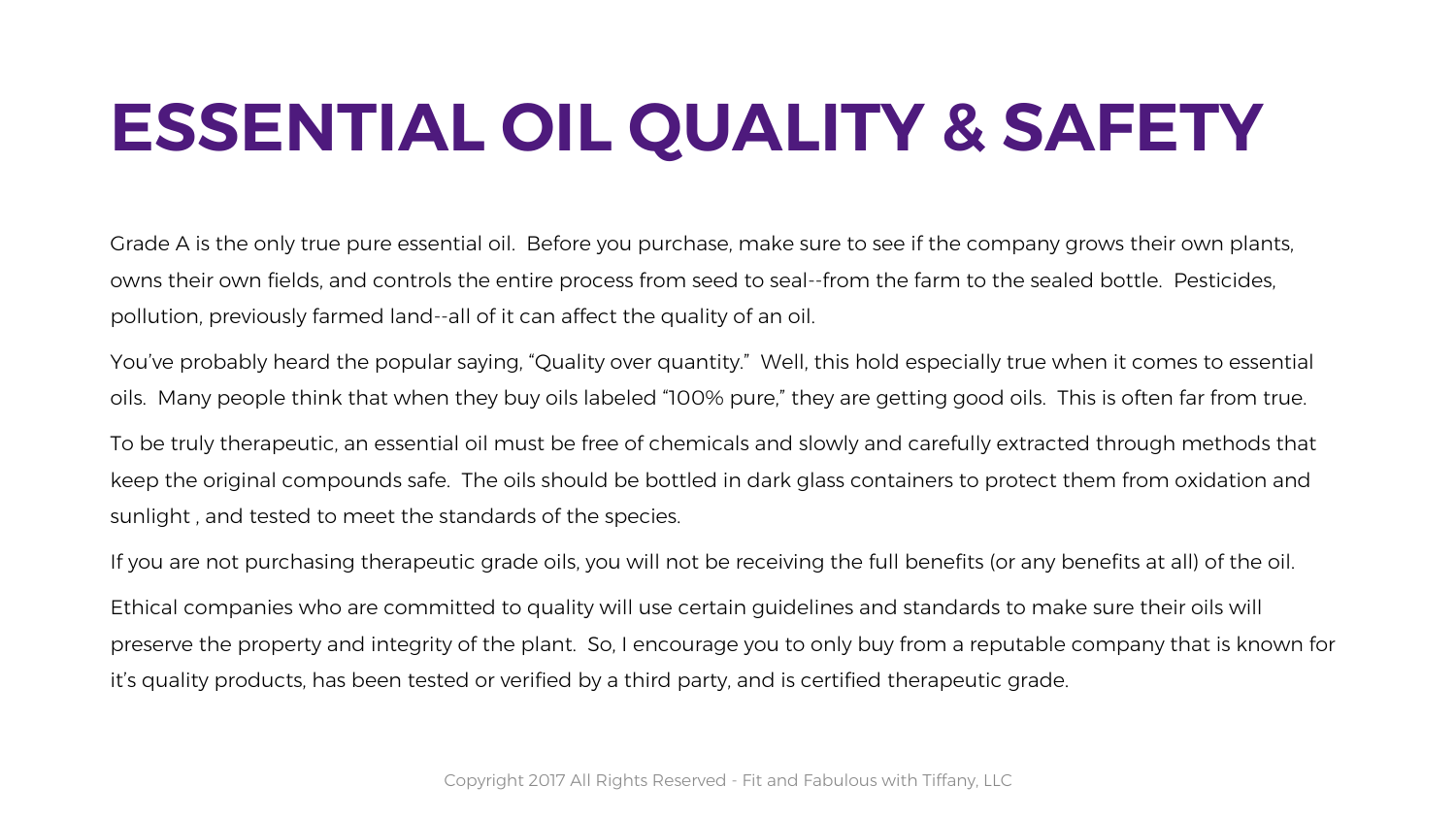## **APPLICATION METHODS**

Essential Oils can be used in a multitude of ways:

- 1. **Aromatic:** The aromatic nature of essential oils stimulate powerful mental, emotional and physiological response. Not only does the aroma stimulate the brain, but also when inhaled into the lungs, the naturally occurring chemicals can supply therapeutic benefits.
	- Open an essential oil bottle and breathe in the aroma.
	- Place a drop or two in the hands, rub together, make a cup around the nose and mouth and breathe in.
	- Place 3-5 drops into a diffuser with water. When using a diffuser, the essential oil evaporates into the surrounding environment.
- 2. **Topical Use:** When essential oils are applied directly to the skin, they are absorbed and enter the bloodstream (this is because the oils are fat-soluble).
- 3. **Internal Use:** Not all essential oils are safe for internal use! Always read the label and check specific warnings. Never ingest an oil that's not 100% therapeutic grade.
	- Put several drops of oil into an empty capsule and swallow with wter.
	- Add 1-2 drops to a glass of water, almond milk or coconut milk.
	- Add 1-2 drops to 1 tsp. coconut oil and then consume.
	- Drop certain oils directly under the tongue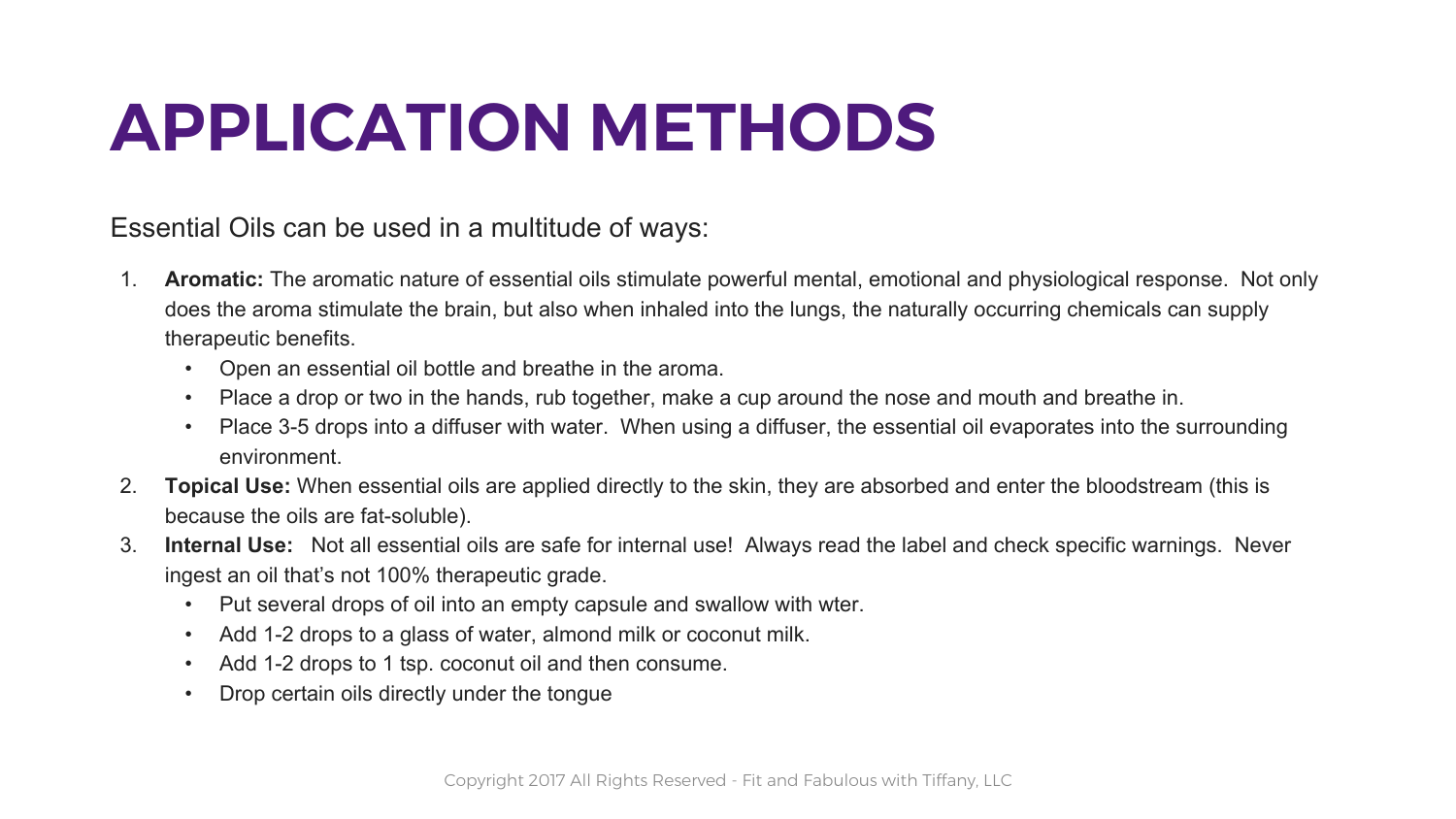#### **LEARN MORE ABOUT ESSENTIAL OILS**

#### **Want to Learn More About Natural Health & Wellness with Essential Oils for You and Your Family?**

Join my FREE Essential Oils 101 online class. Learn how to...

- How to use Essential Oils & their benefits to help support your body as a NATURAL option.
- The importance of removing toxins from your home and how Essential Oils can help.
- How to get started using essential oils without the overwhelm.

Go to<http://bit.ly/IntroEssentialOils> for more information and to sign up.

If you are local to Colorado, we can met in person for you to experience essential oils first hand. For more informaiton email Tiffany at [tiffany@dietbreakup.com](mailto:tiffany@dietbreakup.com)

Tiffany also offers complimentary Essential Oil Wellness Consultations. You can schedule yours at <http://bit.ly/EOConsultation>

*Adapted from: http://https://www.navs-online.org/nutrition/healthissues/foodsensitive.php/*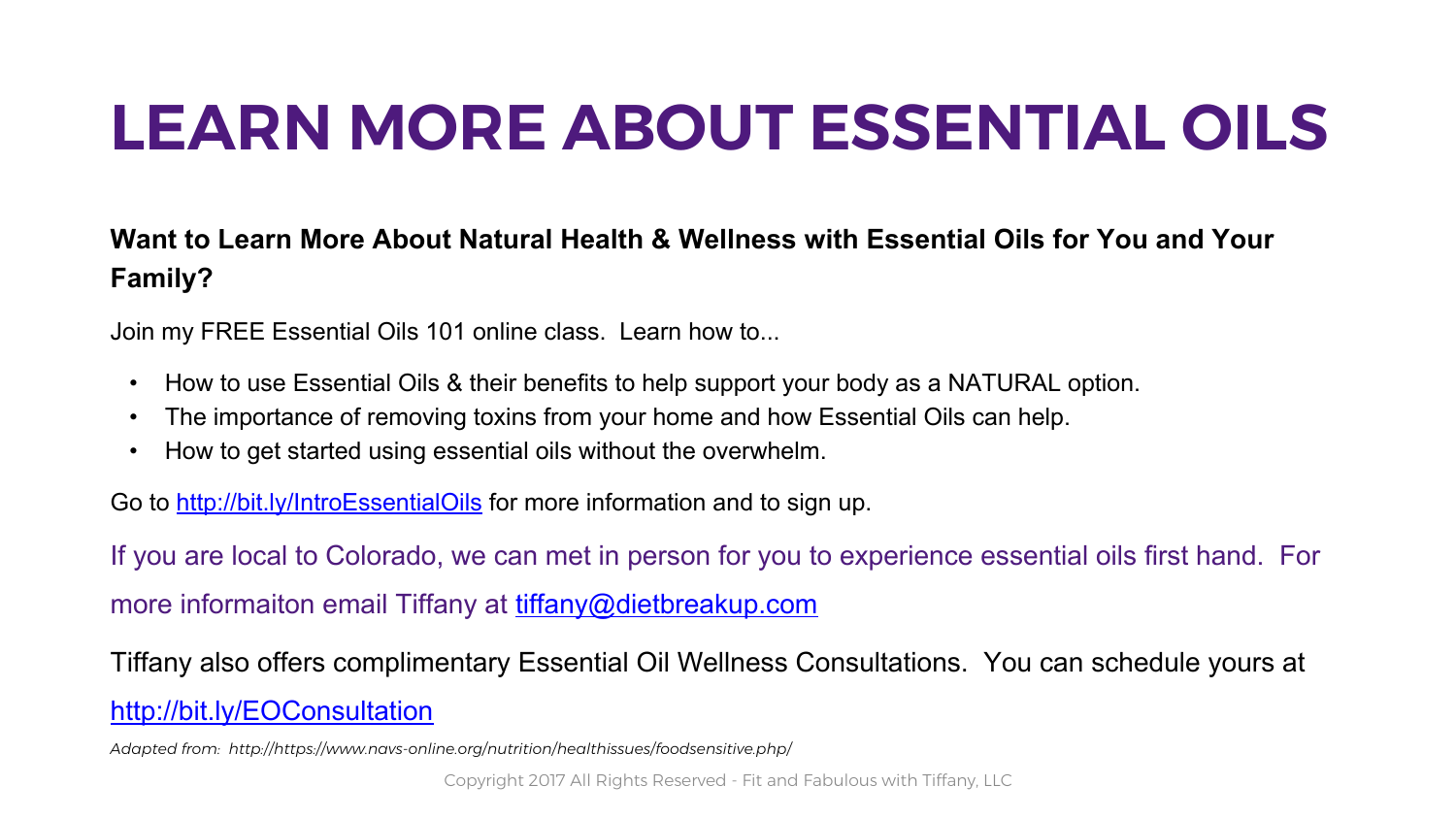### **LEAKY GUT - VEGAN LIFESTYLE**



A healthful vegan diet that provides all the essential nutrients will support the health of the gut (and the rest of the body). Furthermore, avoiding food and lifestyle components that compromise gut health (refined sugars, alcohol, stress, drugs, and smoking) are important. Finally, supplements and other therapies show promise in gut healing. The main goal, of course, is to overcome your food sensitivities. But if you find that you are still responding to trigger foods, your efforts are not for naught!

Keep focusing on good health, and you might notice an enormous improvement over time.

*Adapted from: http://https://www.navs-online.org/nutrition/healthissues/foodsensitive.php/*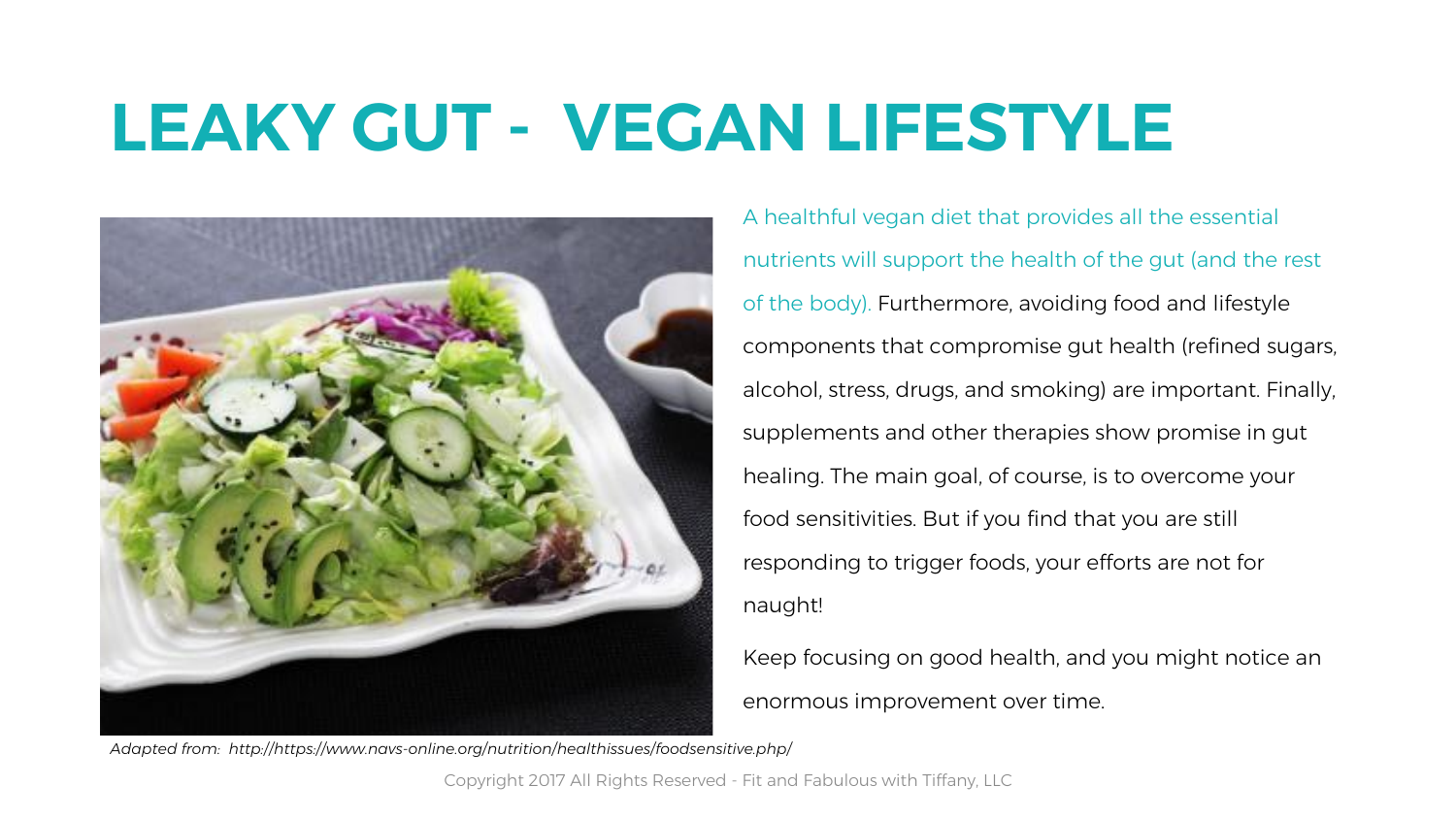## **TODAY AND TOMORROW:**

#### Today

You learnedsome alternatives to healing a leaky gut.

#### **Tomorrow**

Let's discuss how to move forward. Please contact me to set up a time to visit.